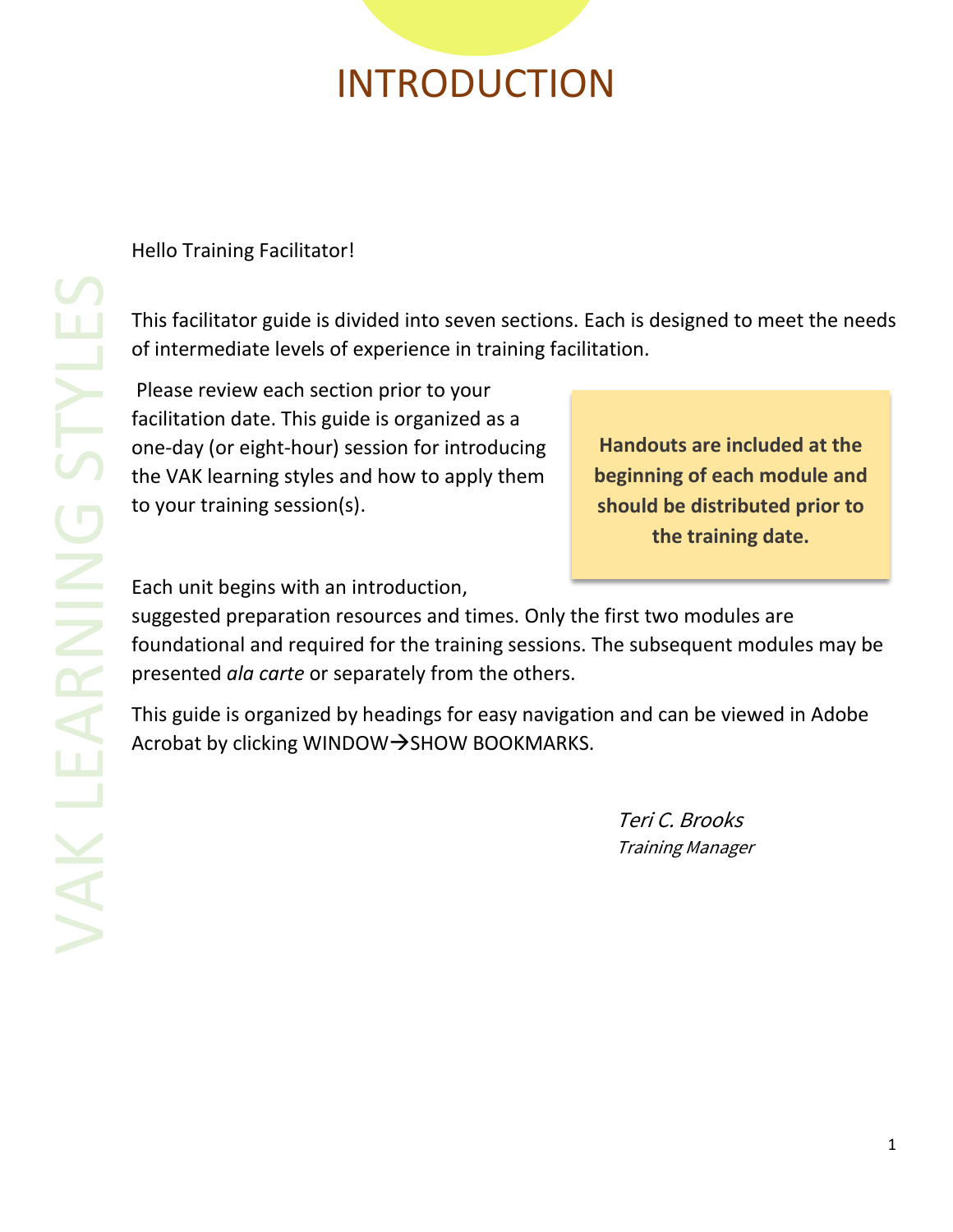#### **UNIT BY UNIT**

| <b>UNITS</b>                                                          | <b>DURATION</b> | <b>NOTES:</b> |
|-----------------------------------------------------------------------|-----------------|---------------|
| 1. Opening and Introductions                                          | 15 minutes      |               |
| 2. What are learning styles?                                          | 20 minutes      |               |
| 2a. Learning Styles overview                                          | 30minutes       |               |
| 3. Activity/Debrief                                                   | 30-45 minutes   |               |
| <b>BREAK</b>                                                          | 15 minutes      |               |
| 4. Felder-Silverman Learning Style Model                              | 20 minutes      |               |
| 5. Discovering your learning style                                    | 10 minutes      |               |
| Debrief: Learning style quiz                                          | 10-15 minutes   |               |
| <b>LUNCH</b>                                                          |                 |               |
| 6. Implications of your learning style on<br>your facilitation method | 20 minutes      |               |
| 7. Meeting the needs of your learners                                 | 30 minutes      |               |
| 8. Research Pitfalls                                                  | 20 minutes      |               |
| 9. VIDEO                                                              | 13 minutes      |               |
| 10. Closing and Reflections                                           | 30 minutes      |               |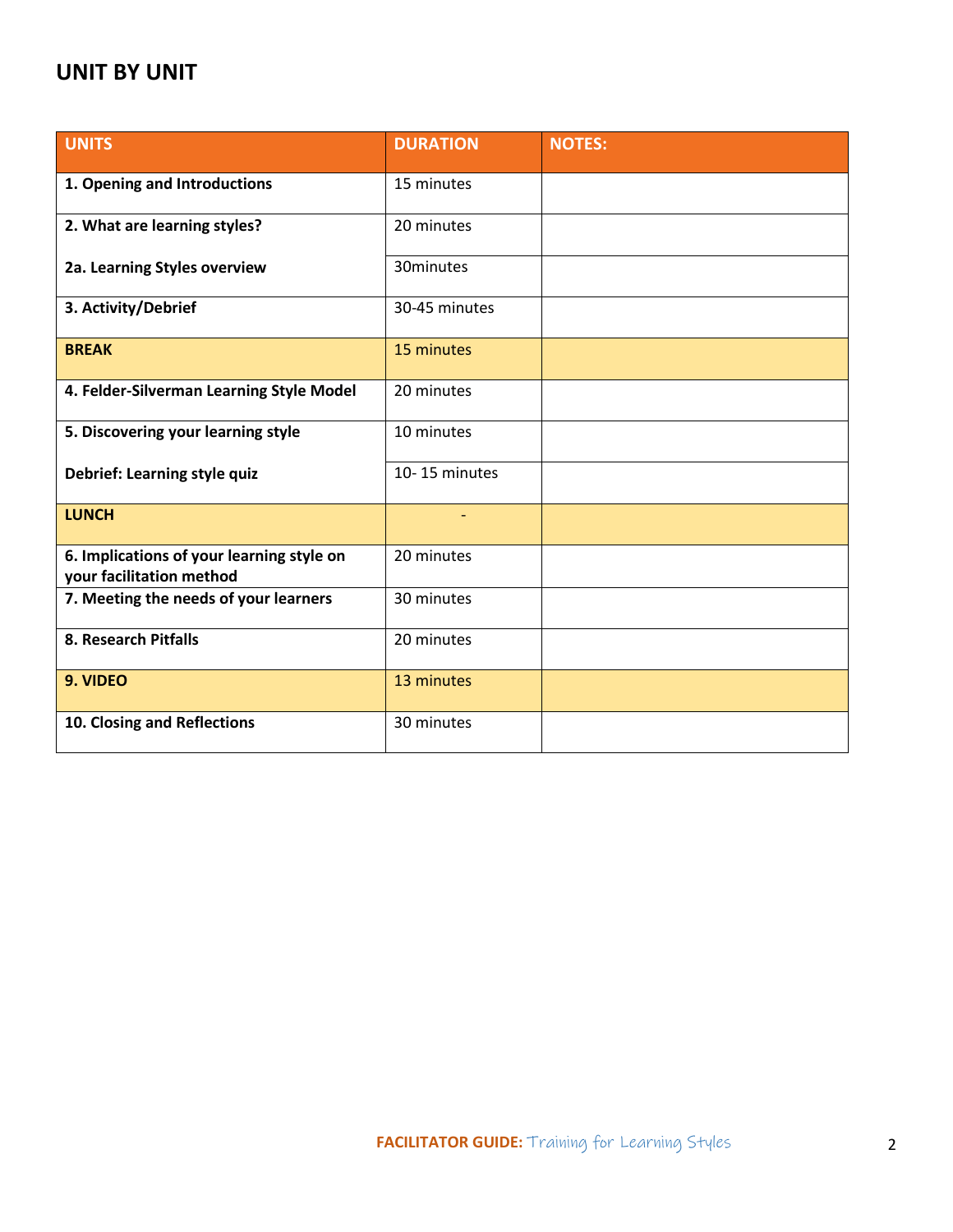#### **PLANNING AND MATERIALS**

| TASK(S)                                                                               |  |
|---------------------------------------------------------------------------------------|--|
| Reserve venue (Zoom line, WebEx line or conference room).                             |  |
| Order participant guides and evaluations (at least two weeks prior to training date). |  |
| Print participant name tags or name plates (if using)                                 |  |
| Arrange Tables/Set up room, if in-person session.                                     |  |
| Set up multi-media equipment, if necessary.                                           |  |
| Prepare table supplies (sticky notes, markers, Lysol wipes, chart paper).             |  |
|                                                                                       |  |
|                                                                                       |  |
|                                                                                       |  |
|                                                                                       |  |
|                                                                                       |  |
|                                                                                       |  |
|                                                                                       |  |
|                                                                                       |  |
|                                                                                       |  |
|                                                                                       |  |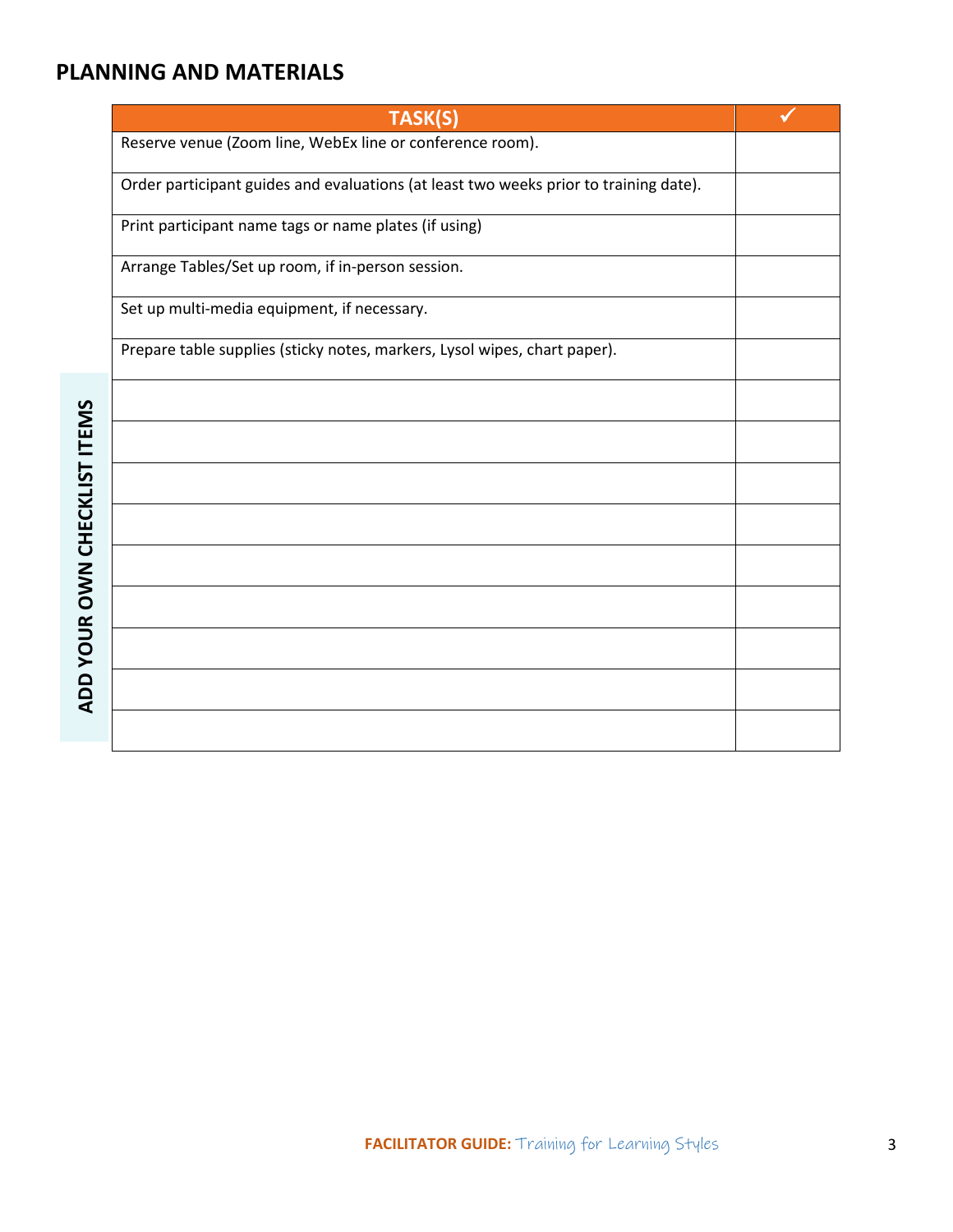### **UNIT OVERVIEW**

| <b>UNITS</b>                                                                               | <b>PURPOSE</b>                                                                                                                                                                                                                                                                                                                                  | <b>INTRODUCTORY CONTENT</b>                                                                                                                                                                                                                                        |
|--------------------------------------------------------------------------------------------|-------------------------------------------------------------------------------------------------------------------------------------------------------------------------------------------------------------------------------------------------------------------------------------------------------------------------------------------------|--------------------------------------------------------------------------------------------------------------------------------------------------------------------------------------------------------------------------------------------------------------------|
| <b>Unit #1</b><br><b>Opening and</b><br><b>Introductions</b>                               | Unit 1 provides an overview of the day and allows for<br>introductions, a simple pre-assessment, and housekeeping<br>details (i.e., breaks, facilities, etc.)                                                                                                                                                                                   | Introductions<br>$\bullet$<br>Sessions at a glance<br>$\bullet$<br><b>Essential information</b><br>$\bullet$<br>Preliminary questions<br>$\bullet$<br>Pre-assessment<br>$\bullet$<br>"The Parking Lot" for<br>$\bullet$<br>supplementary or unrelated<br>questions |
| Unit #2<br><b>What are</b><br>learning<br>styles?<br><b>Learning</b><br>styles<br>overview | Unit 2 introduces the learners to the history and definitions of<br>learning styles. It also covers the controversial elements of<br>this area of adult education research.<br>This segment of the unit defines each learning style according<br>to peer-reviewed research and explores the implications each<br>has on learning and retention. | Presents the learning styles<br>$\bullet$<br>Explores how each are defined<br>$\bullet$<br>Best practices for<br>$\bullet$<br>teaching/information-delivery<br>The debate(s) surrounding<br>learning styles                                                        |
| Unit #3<br><b>Activity</b>                                                                 | Unit 3 provides learners an opportunity to "dig deeper" into<br>each learning style and what might appeal to learners with<br>each specific learning modality.                                                                                                                                                                                  | Set up the activity<br>$\bullet$<br>Divide into small groups<br>$\bullet$<br>Give instructions (The groups will<br>$\bullet$<br>create a commercial for their<br>assigned learning style)<br>Explain the time allotted and the<br>$\bullet$<br>debrief process     |
| <b>UNIT #4</b><br>Felder-<br><b>Silverman</b><br><b>Learning Style</b><br><b>Model</b>     | Unit 4 familiarizes participants with the Felder-Silverman<br>Learning Style Model and its implications for learning and<br>retention.                                                                                                                                                                                                          | Guide in pondering the approach<br>$\bullet$<br>Discuss how it corresponds to the<br>$\bullet$<br>VAK learning styles<br>Techniques for using in<br>facilitation practices                                                                                         |
| Unit 5-6 The<br><b>VAK Quiz</b>                                                            | Units 5 and 6 allow learners to take the VAK quiz to identify<br>their learning style.                                                                                                                                                                                                                                                          | Unpacking the quiz results<br>$\bullet$<br>Guidelines to facilitate [for] each<br>$\bullet$<br>learning style                                                                                                                                                      |
| Unit 7:<br><b>Meeting the</b><br>learners'<br>needs                                        | Unit 7 assists learners in creating a facilitation plan to meet<br>the needs of each learning style.                                                                                                                                                                                                                                            | Standards for delivery<br>$\bullet$                                                                                                                                                                                                                                |
| <b>Unit 8: Pitfalls</b><br>to avoid                                                        | Unit 8 warns against stereotyping learners and supplies some<br>best practices to avoid allowing it to occur.                                                                                                                                                                                                                                   | Eliminating shallow efforts of<br>$\bullet$<br>implementation                                                                                                                                                                                                      |
| <b>Unit 9: Video:</b><br><b>Facilitative</b><br>Leadership                                 | Unit 9 presents a video-guided lesson that culminates the VAK<br>conversation and lays the groundwork for future learning and<br>examination.                                                                                                                                                                                                   | VAK explained from another<br>$\bullet$<br>perspective.                                                                                                                                                                                                            |
| <b>Unit 10:</b><br><b>Closing and</b><br><b>Reflections</b>                                | Unit 10 provides a review and additional resources to continue<br>the learning.                                                                                                                                                                                                                                                                 | Recap<br>Commitment cards<br>Post-training evaluation<br>$\bullet$                                                                                                                                                                                                 |